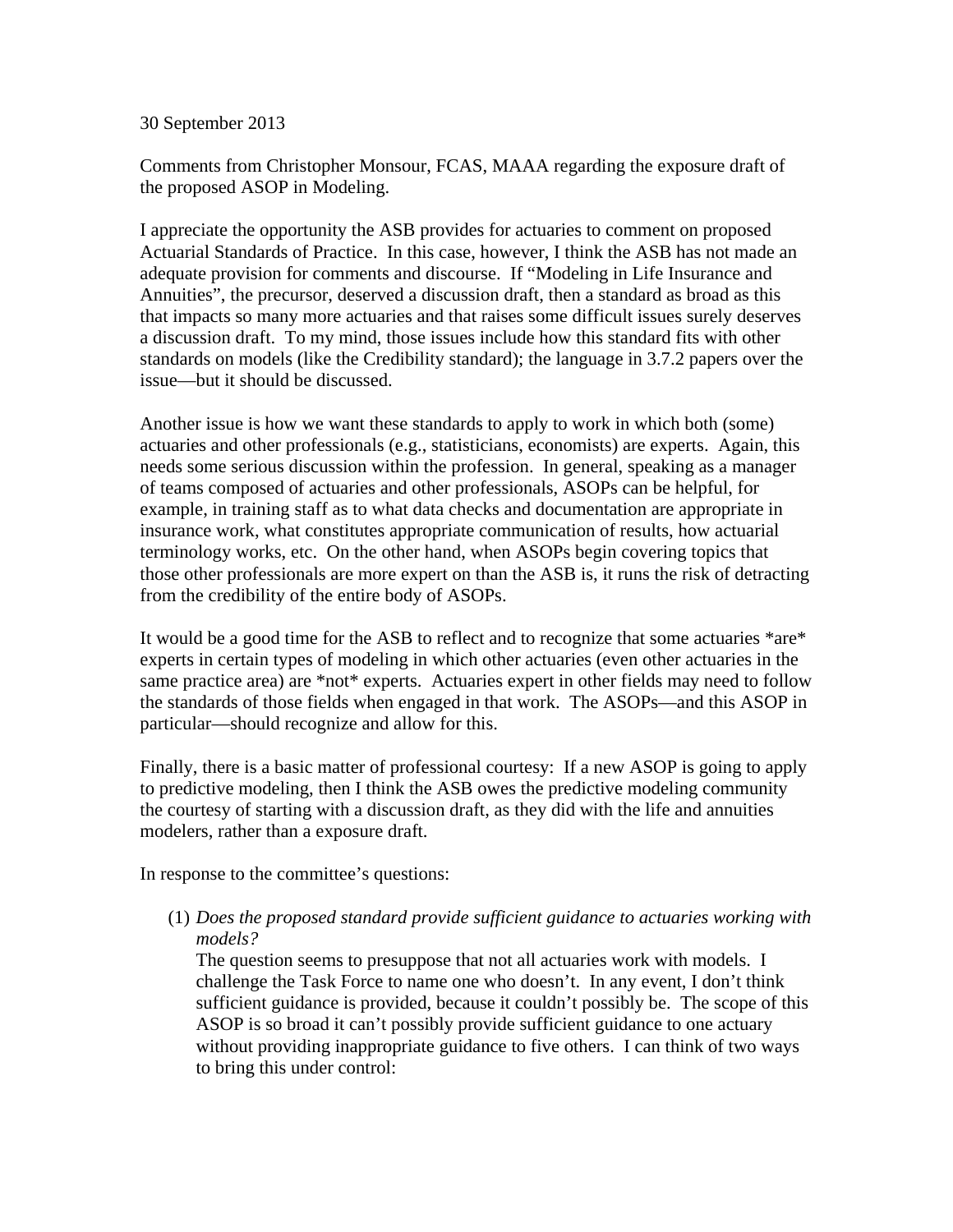- a. Create different standards of practice for different types of models (e.g., predictive models, inference models, financial models, finite-element models, designed experiments). This would allow the standards to use the language of the discipline under discussion. Words like "estimation" and "parameter" have different flavors in different contexts that make the current standard confusing. (In general, there are models where estimation is primarily driven by assumptions and models where it is primarily driven by data.)
- b. Create different standards of practice for different aspects of work (e.g., data quality, specification, documentation, validation, and communication). Some of these standards already exist and may need revision. Some would need to be created. But at least a standard of practice on validation would have room for a discussion of what types of validation are appropriate for what types of work. In the proposed standard, validation is covered in sub-sub-section 3.3.1.
- (2) *Is the proposed standard sufficiently flexible to allow for new developments?* In general, I prefer a flexible framework for standards like this. But this standard is so flexible that it is hard to interpret, and thus will be too easily subject to misinterpretation.
- (3) *The draft ASOP starts with a wide scope, but allows the actuary to use professional judgment to identify those instances (such as those involving minimal reliance by the user, or resulting in a non-material financial effect) where some guidance described in this ASOP is not appropriate or practical. Is this clear and appropriate?*

A standard that is this broad needs not to be prescriptive, since the prescriptions would be in many cases burdensome or open to multiple interpretations or both. But perhaps the answer would be several standards each having clearer, narrower scope. The irony of the proposed standard is that actuaries who recognize themselves as modelers probably will profit very little from this standard's [rather generic] guidance since their professional judgment about modeling is reasonably sophisticated. It's precisely the actuaries who are not conscious that much of what they do is model-building who might benefit, but, like M Jourdain in *Le Bourgeois Gentilhomme*, they will think this standard does not apply to them.<sup>1</sup>

(4) *In those instances where some guidance described in this ASOP is not appropriate or practical and the deviations from guidance are "not material," the actuary does not need to disclose these deviations. Is this clear and appropriate?* This is clearly appropriate. The topic of this ASOP is not specific enough for its authors to try to create a detailed norm for how communication with the principal should occur. That would require ASOPs that had more clearly and narrowly defined topics.

1

<sup>&</sup>lt;sup>1</sup> Molière, *Le Bourgeois Gentilhomme*, II, iv, where M. Jourdain does not realize that he has been speaking in prose his whole life.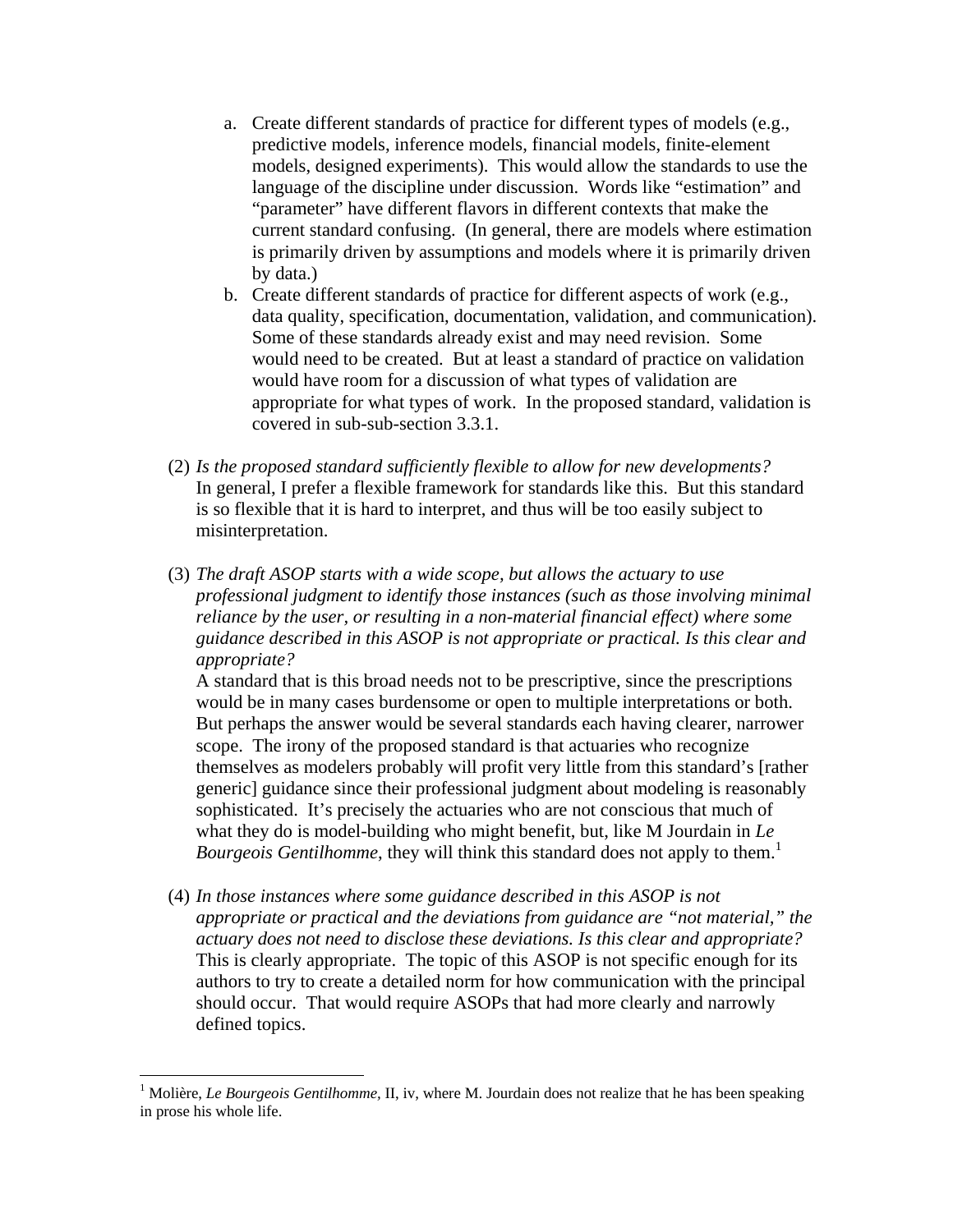(5) *Appropriate documentation simplifies later use and development of current models as well as allowing easier review by principals and other actuaries. Section 3 contains guidance with regard to documentation. Is this guidance clear and appropriate?* 

The documentation requirement is neither appropriate nor clear. It is not appropriate because the requirement that an actuary in the same practice area be able to assess the judgments made is not necessarily realistic, since such an actuary may have no technical knowledge of the type of modeling being employed…that skill is not part of "practice area" usually defined as "life", "health", "pension", or "property/casualty". (Rather than address this issue in this ASOP, it might be better in the long run to address it by revising ASOP 41 or by revising the definition of "practice area".) It is not clear because section 3.7.2 says that this ASOP does not apply if it is inconsistent with guidance from another ASOP. But it's not clear what "inconsistent" means. Does it mean a conflicting instruction or merely a different instruction on the same topic?

(6) *Does the use of bold font to identify defined terms improve the readability and clarity of the standard? If not, what suggestions do you have to improve the recognition of defined terms in the standard?* Yes, bold font for defined terms is appropriate and helpful, especially in a document like this where such terms could easily be misinterpreted otherwise.

Other observations:

1.4: An effective date four months after approval may not be adequate for some of the complex projects that will be governed by this standard. I would suggest twelve months.

2.2: A definition of data as "usually collected from records, experience, or observation" is defective in two ways: It relies on a definition of "experience"—presumably financial experience such as loss history—that is not the common English meaning (this would be OK if "experience" were elsewhere defined). It also omits experiments and surveys, which are two other key sources of data.

2.3: A key problem with models that are too granular is that they may be \*less accurate\*. This is an important phenomenon, not a sidelight; not to mention this issue here among the disadvantages of overly granular models is a critical omission.

2.5: Many statisticians would be surprised to learn that parameters are inputs to rather than outputs of their models. This seems to be a situation where the task force was thinking of something like dynamic financial models and forgot that a definition appropriate for one kind of model may be inappropriate for another, where parameters are estimated from the data.

2.10: Do we really want to define "using models" as "modeling"? When an underwriter refers to the results of a predictive model or a catastrophe model as part of his evaluation of an account, is he engaged in "modeling"?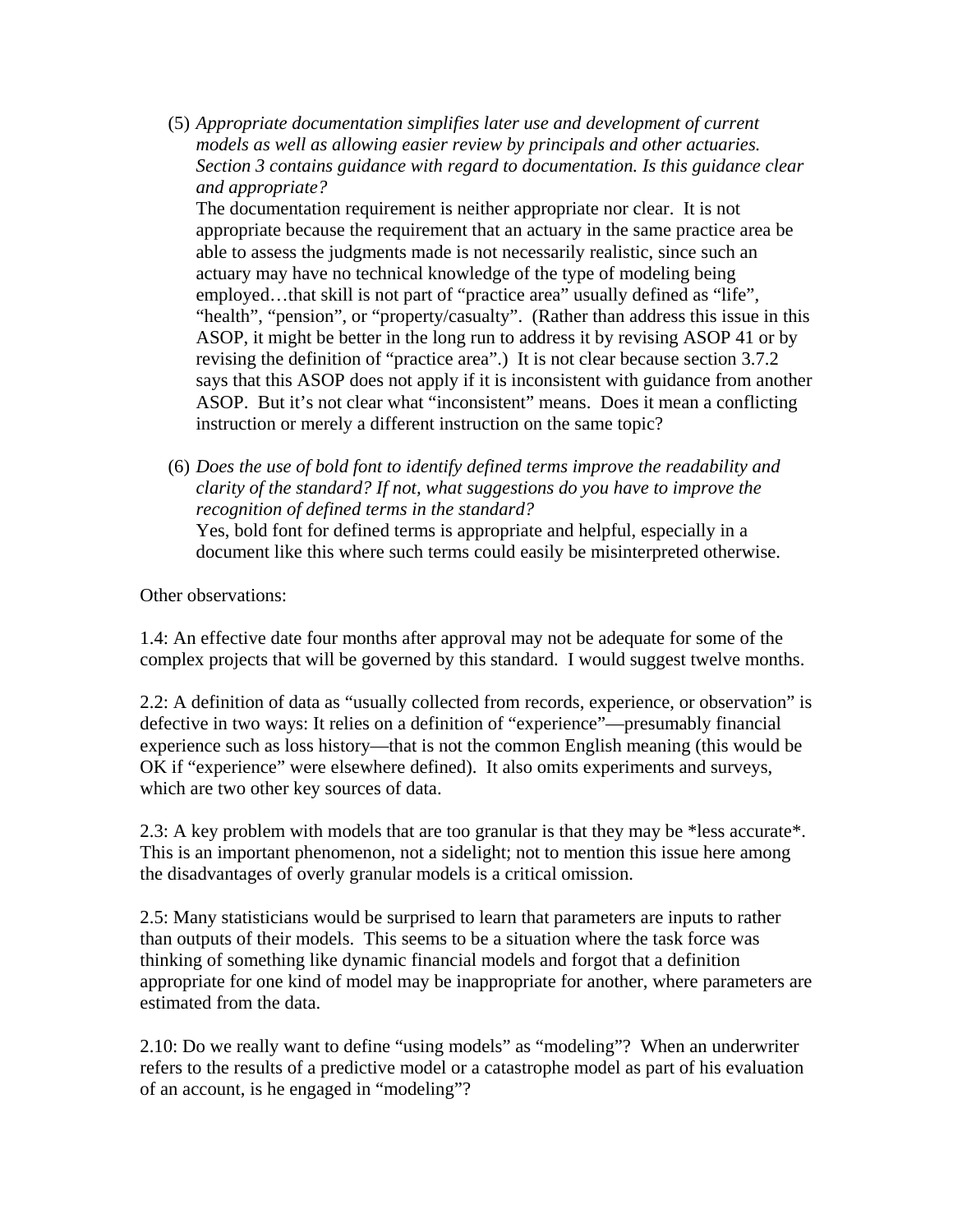2.11: The traditional discussion of "process risk", "parameter risk", and "model risk" is useful and rather generally applicable. I would think the standard would mention all three.

2.12: Consider a claim covered by a reinsurance treaty applying to the layer \$900,000 xs of \$100,000 on a per claim basis. The claim is currently reserved for \$80,000, which, let us say, represents a 90% chance of no payment and a 10% chance of an \$800,000 payment. I don't think the Task Force meant to say that the neutral ceded reserve is \$0 since it cannot take into account any adjustment for uncertainty. (Obviously, the expected value of the ceded loss amount is \$70,000, but one arrives at that number by taking process uncertainty into account.) Perhaps this definition of "neutral" could be clarified, e.g., "without any adjustment for uncertainty *of the model assumptions*".

2.15: At least the definition of "Principal" matches that in the Code of Conduct. (This is a big improvement on an exposure draft of another ASOP that had a \*different\* definition.) But why not just refer to the Code of Conduct for the definition, so that there is no confusion if the Code changes?

3.1.1 In the first paragraph, a "material financial effect" for whom? The principal? The principal's customers? The general public?

3.1.2 "If the actuary uses a **model** designed or built by someone else, such as a vendor or colleague, there may be limited ability to understand the underlying workings of the **model** and, therefore, full application of the guidance in this ASOP may not be necessary". What follows after that sentence is \*not\* a clear statement of what \*is\* necessary.

3.2.4(c) For "consider documenting" write "document".

3.2.4(d) Why not "Document material potential limitations" or just "Document material limitations"? And, in any event, isn't this redundant with 3.4.1(c)?

3.2.7(a)(2) would be charmingly self-referential if this were not a professional standard. \*Credibility\* (i.e., a process to make adjustments to data that are not sufficiently credible) is itself a model.

 $3.2.7(a)(4)$  It's not entirely clear whom the margin is supposed to protect. This is like asking the actuary to make a "conservative assumption". Conservative for whom?

3.2.7(c) If \*questionable\* assumptions are required by legal constraints, disclosure of this and the reasons for it would be appropriate. If \*inconsistent\* assumptions are required, there's no point doing the work, since, as a matter of logic, any conclusion whatsoever can be made to follow from inconsistent premises.